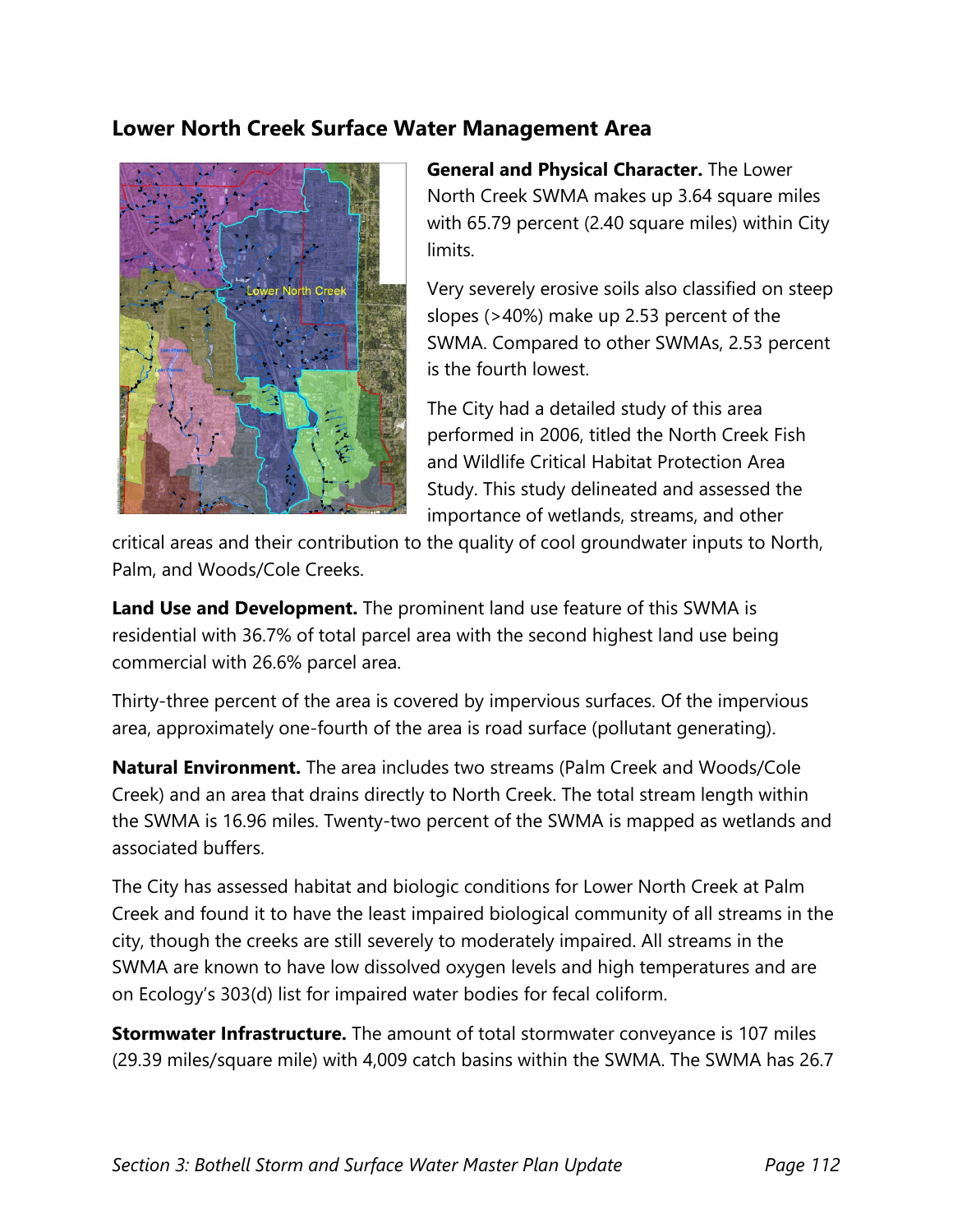control structures per square mile and 114.4 water quality treatment facilities per square mile.

**Surface Water Management Strategies.** This SWMA has some of the higher quality basins that support North Creek in Bothell. Staff has selected Lower North Creek as its SMAP high-priority basin. Surface Water efforts will focus on protecting and preserving stream buffers and enhancing stormwater controls to the relatively higher quality creeks in this area.

## **Possible efforts include:**

- Address any flooding or fish passable issues
- Focus on protecting the area through development and restoration efforts in buffer areas
- Focus on monitoring of creeks frequently to assure early detection of issues
- Focus outreach on residential activities including pet waste, low impact development installation, and stream buffers and management
- Prioritize IDDE in this area to protect streams.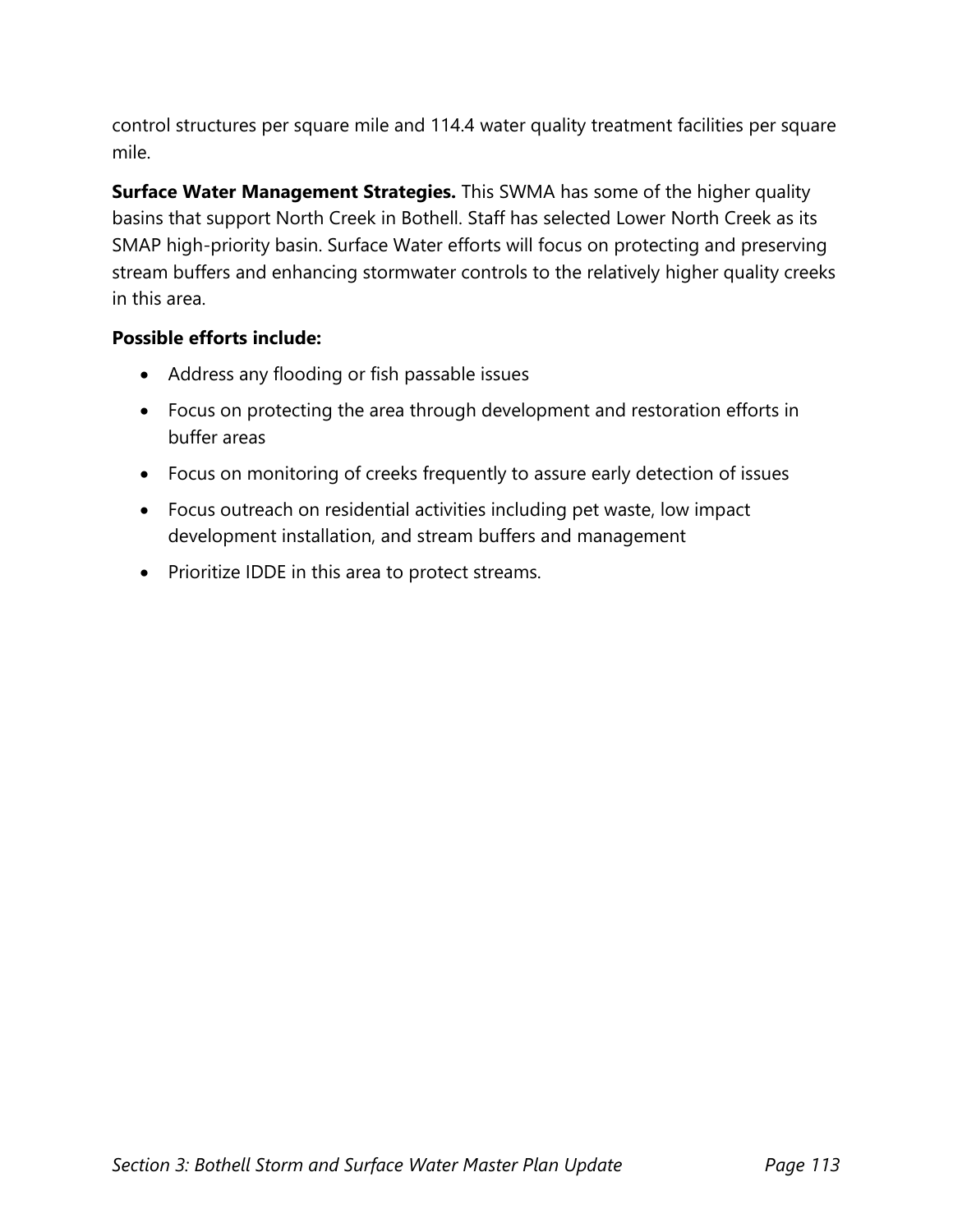## **Lower North Creek SWMA Data Table**

| <b>SWMA Statistics</b>             |      | <b>Lower North</b><br><b>Creek</b> |
|------------------------------------|------|------------------------------------|
|                                    |      |                                    |
| Area                               |      |                                    |
| <b>Total Area</b>                  | sqmi | 3.64                               |
| <b>Bothell City Portion</b>        | sqmi | 2.40                               |
| <b>Bothell City Portion</b>        | %    | 65.79                              |
|                                    |      |                                    |
| <b>Land Use</b>                    |      |                                    |
| <b>Single Family Residential</b>   | %    | 29.67                              |
| <b>Multi-Family Residential</b>    | %    | 6.98                               |
| <b>Total Residential</b>           | %    | 36.65                              |
| <b>High Use Commercial</b>         | %    | 0.00                               |
| <b>General Use Commercial</b>      | %    | 21.28                              |
| <b>Industrial</b>                  | %    | 5.32                               |
| <b>Total Commercial</b>            | %    | 26.60                              |
| <b>Mixed Use (Residential and</b>  | %    |                                    |
| <b>Commercial)</b>                 |      | 0.23                               |
| <b>Active Use Parks</b>            | %    | 0.00                               |
| <b>Passive Use Parks</b>           | %    | 3.18                               |
| <b>Total Parks and Open Space</b>  | %    | 3.18                               |
| <b>Natural Areas (Streams,</b>     | %    |                                    |
| wetlands, and buffers)             |      | 16.13                              |
| <b>Undeveloped</b>                 | %    | 3.32                               |
| <b>Right-of-Way</b>                | %    | 13.90                              |
|                                    |      |                                    |
| <b>Land Cover</b>                  |      |                                    |
| <b>Impervious</b>                  | %    | 33.13                              |
| <b>Limited Access Roads</b>        | %    | 3.16                               |
| <b>Arterial Roads</b>              | %    | 1.99                               |
| <b>Local Roads</b>                 | %    | 3.66                               |
| <b>Total Road Surface</b>          | %    | 8.81                               |
| <b>Tree Canopy</b>                 | %    | 46.53                              |
|                                    |      |                                    |
| <b>Physical Geography</b>          |      |                                    |
| <b>Very Severely Erosive Soils</b> | %    |                                    |
| (Class V) on Slopes over 40%       |      | 2.53                               |